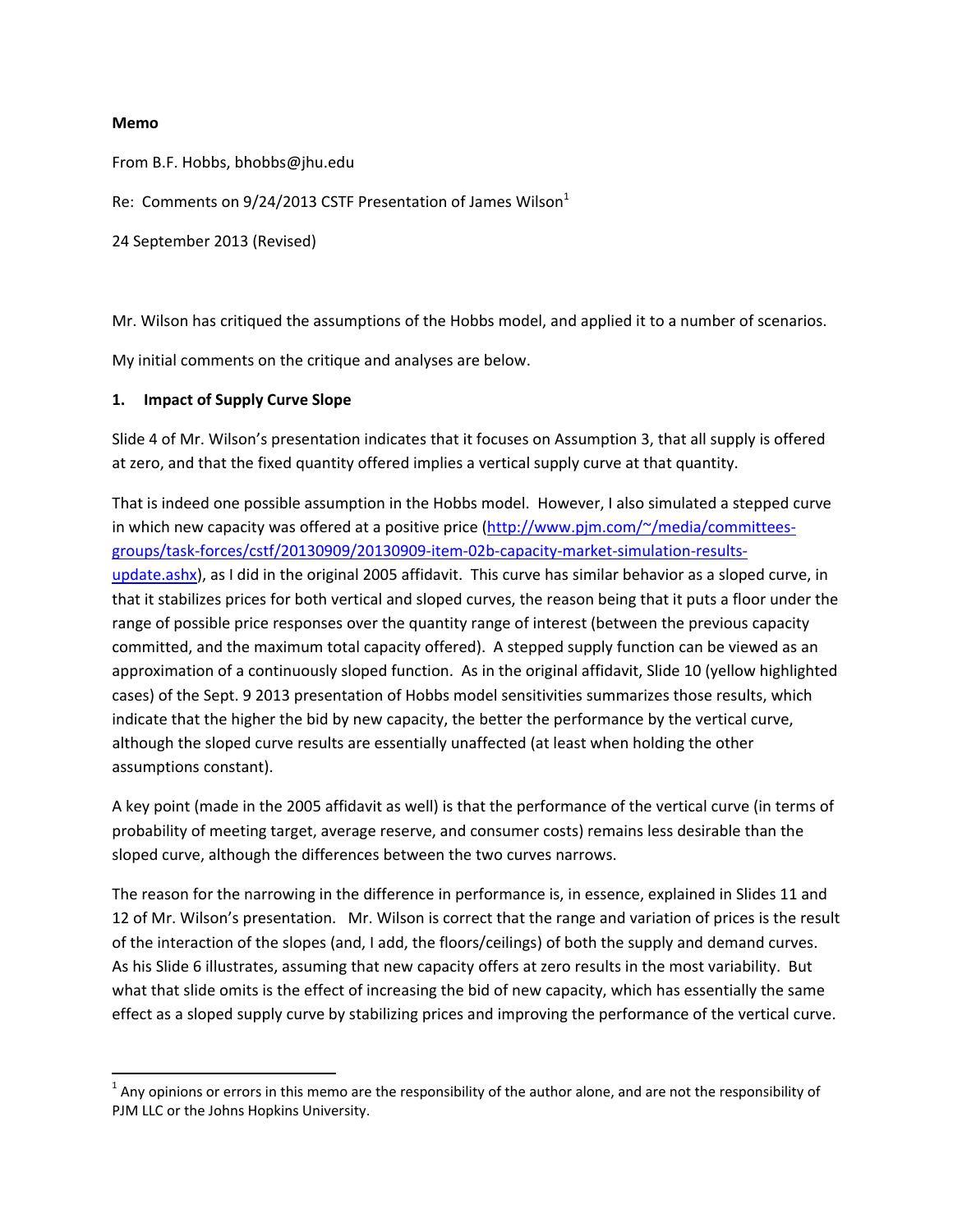Mr. Wilson's point about the importance of supply curve slopes has been made previously, in the 2011 Brattle report, pp. 106-109.<sup>2</sup> In that report, Brattle examines the effect of alternative curve slopes given actual supply curves offered in eight BRAs (2007/08 through 2914.15). The authors note that the slope of the offers by suppliers of capacity results in more stability for the vertical demand curve results than in my original analysis, as Mr. Wilson does. However, they also conclude, as I did with my sensitivity analyses, that the sloped curve nevertheless results in higher stability of prices, compared to the vertical curve:

p. 107: "*The left chart of Figure 21 shows actual BRA auction prices while the right chart shows prices that would have been realized with a vertical VRR curve. The comparison of these two charts shows that the volatility with the actual VRR curve is somewhat lower than under a vertical curve. For example, actual MAAC prices between 2008/09 and 2009/10 increased by \$79/MW‐day, while the price increase for the vertical VRR curve simulation was \$204/MW day, or more than 2.5 times larger. However, overall, the reduction in price volatility due to the VRR curve slope is somewhat less than we would have expected. The more moderate impact is not as surprising, however, when considering the causes of price changes we have identified and discussed in Sections II. It appears that the slope of the VRR curve, while beneficial in reducing price volatility, has not been sufficiently flat to fundamentally reduce the impacts of other uncertainty factors, such as changes in CETL values or whether individual LDAs are modeled.* "

Of course, my analyses do not consider perturbations in the market due to the latter factors they mention. Brattle also showed additional analyses in which the demand curve slope is further flattened (halved slope), and with the actual sloped supply curves of offers, the advantage of the sloped curve, in terms of dampening price volatility, increases, as would be expected from my analysis as well.<sup>3</sup>

Thus, Mr. Wilson's point about the importance of supply curve slope does not change the robust conclusion of my analysis that a sloped curve stabilizes market prices relative to a vertical curve, and the precise assumptions about the supply curve affect the magnitude but not existence of this advantage.

<sup>&</sup>lt;sup>2</sup> "Second Performance Assessment of PJM's Reliability Pricing Model," by Johannes P. Pfeifenberger, Samuel A. Newell, Kathleen Spees, and Attila Hajos, The Brattle Group, Inc., August 26, 2011 (available from http://www.brattle.com/Experts/ExpertDetail.asp?ExpertID=67).

<sup>&</sup>lt;sup>3</sup> The Brattle analysis cannot assess the long run entry and consumer cost implications of sloped supply curves because by usually actual offers in each year, it implicitly assumes that offers by suppliers would not be changed by previous years' market settlements or by changes in expectations concerning the volatility of prices and profits. They recognize this limitation explicitly in the report. This however does not diminish the basic point, which is that a sloped demand curve does lower variation of prices, although not as much as in my original affidavit under the base case assumptions I made.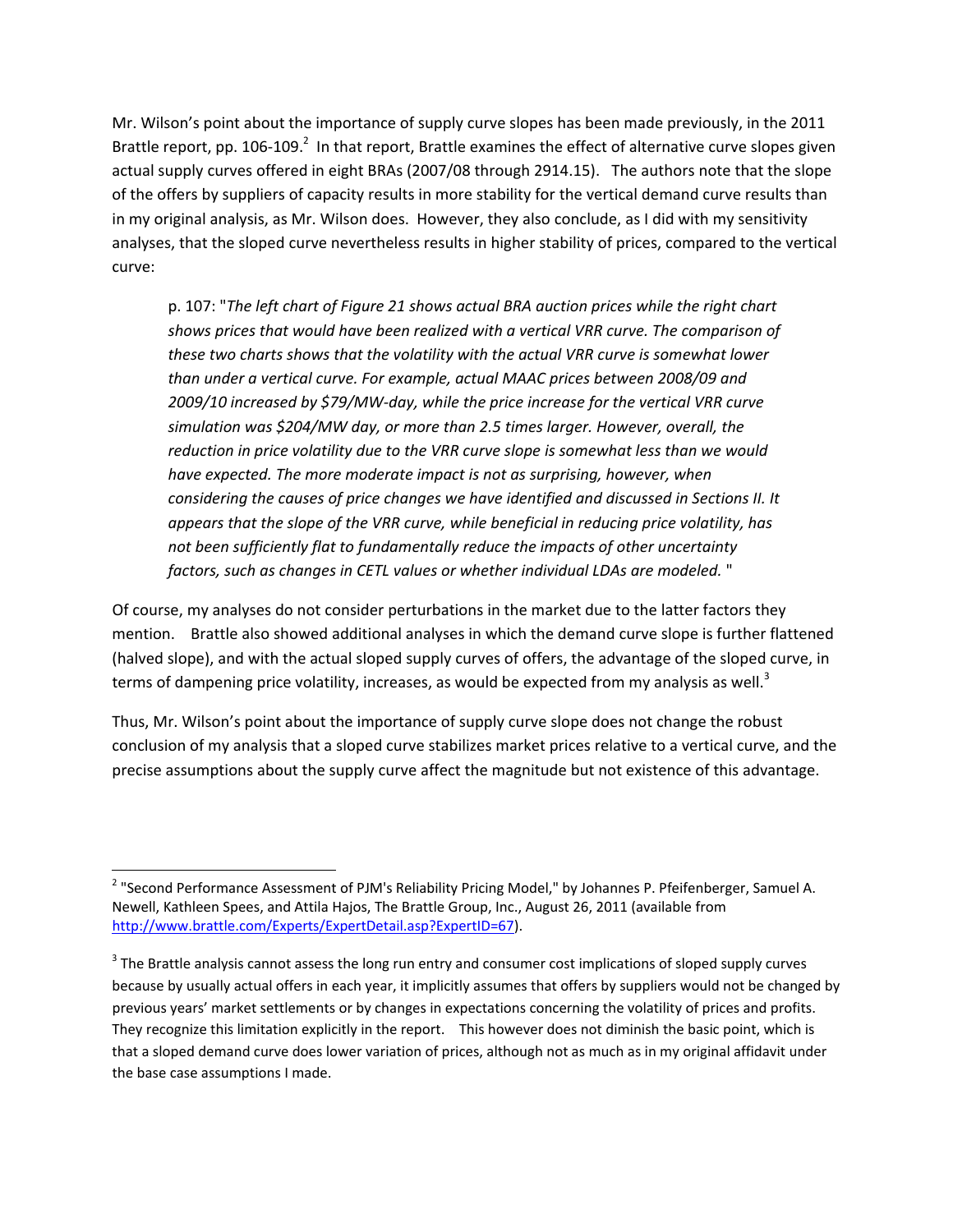## **2. Risk Aversion**

Turning to the simulations Mr. Wilson performs, I did not have time to duplicate his runs, but I do have the following comments.

First, regarding risk aversion, Mr. Wilson simulates a (nearly) risk neutral case (.52 risk aversion parameter rather than 0.7). As I state in my original affidavit, risk neutrality largely erases the differences in supplier response to the vertical vs. sloped curves, which is because the beneficial effect of the sloped curve is a result of combining the impact of stabilizing prices with the assumption that suppliers are risk averse (i.e., will offer more supply if the variance of profits decreases, for a given level of expected profit). Complete risk neutrality (i.e., all that matters is expected profit) would mean that suppliers would not care about profit variability, which is widely viewed as an unrealistic characterization of supplier behavior in real markets.

My base case choice of risk parameter is 0.7, but whether this value is itself realistic is difficult to ascertain, so I considered other values in both my affidavit and in Slide 10 of the Sept. 9, 2013 presentation (violet rows). As predicted, as risk aversion decreases, the difference between the performance of the two curves also diminishes. The value that Mr. Wilson chooses (0.52) is almost indistinguishable from pure risk neutrality (which is a parameter of 0.5, equivalent to a linear utility function), and so there is no surprise that the two curves perform very similarly under that value. (They won't necessarily perform the same because performance also depends on where along the quantity axis the vertical demand curve is located.) The below figure shows this by indicating that Mr. Wilson's implied utility curve (@ 0.52) on slide 14 cannot be meaningfully distinguished from full risk neutrality.

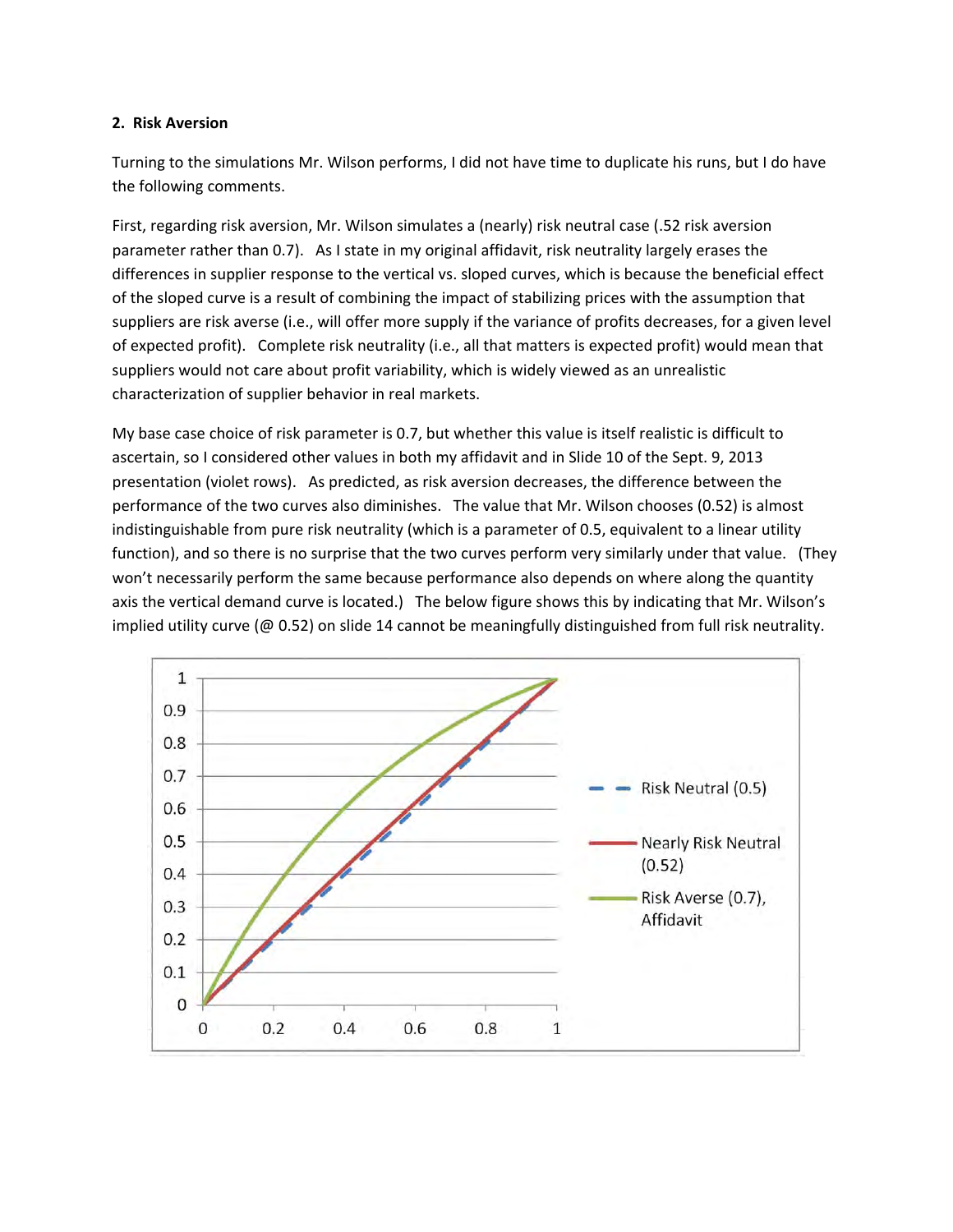## **3. Impact of Sloped Curve**

Mr. Wilson has a long appendix (starting on slide 15) in which he simulates the effect of increasing the slope of one-half of the curve (first the left half, and then the right), and shows that a combination of a steep (but not vertical) slope on one side combined with the original slope on the other side results in reliability performance close to the full sloped curve. These analyses illustrate the nonlinear response of the system to the slope. It would be easy to conclude from a superficial reading of this analysis that only a slight slope is needed to obtain the benefits of a sloped demand curve; indeed Mr. Wilson says "Hobbs model says: Vertical is Bad, but Only a Little Slope is Needed."

This conclusion (p. 5) is unjustified by the analysis, because Mr. Wilson's analyses did not consider curves where there was little slope throughout; each of the curves considered in the appendix had a significant slope in at least half of the curve. No curves with "only a little slope" were considered.

Therefore, I did some runs which varied the slope for the entire curve. The results that I summarize below shows that Mr. Wilson's conclusion is incorrect; a significant slope is needed to obtain those benefits, although there are diminishing returns to increasing the amount of slope. Consumer benefits from the slope are roughly proportional to the slope. Most of the reliability benefits are obtained by a curve with half the slope of the original sloped curve, but those are quickly lost after that as the curve approaches vertical.

The reason my analysis differs from Mr. Wilson's is that I consider the slope of the entire curve, but Mr. Wilson preserves the slope of half of the curve. When half of the curve is made vertical, most of the reliability benefits (in terms of the percentage of years that the target is met) are obtained. If you have a near vertical slope in both halves (which Mr. Wilson does not show, but I do), all the cost and reliability benefits are lost. Thus, the statement "Hobbs model says: Vertical is Bad, but Only a Little Slope is Needed" is highly misleading; a more correct characterization of his analysis is that significant slope is needed for at least half of the curve, which is a very different statement than "only a little slope is needed".

I now summarize the analysis. To be as straight‐forward as possible, I considered a range of slopes for a simplified version of the entire curve, ranging from (a simplified) single‐segment sloped curve whose performance is similar to the more complex sloped curve to the vertical curve. The most sloped curve is shown below, with a price of 180,963 \$/MW/yr for a quantity less than 0.97, a price of zero for a quantity more than 1.03, and a linear slope in between. To focus on the effect of slope, I keep the center point of all curves at 1.0, and steepen the slope by squeezing the range to [0.98, 1.02], [0.99,1.01], [0.995,1.005], and finally to [1.0,1.0] (vertical curve, which is to the right of the original vertical curve, which is at [0.982,0.982]). The vertical version is shown below after the full sloped version.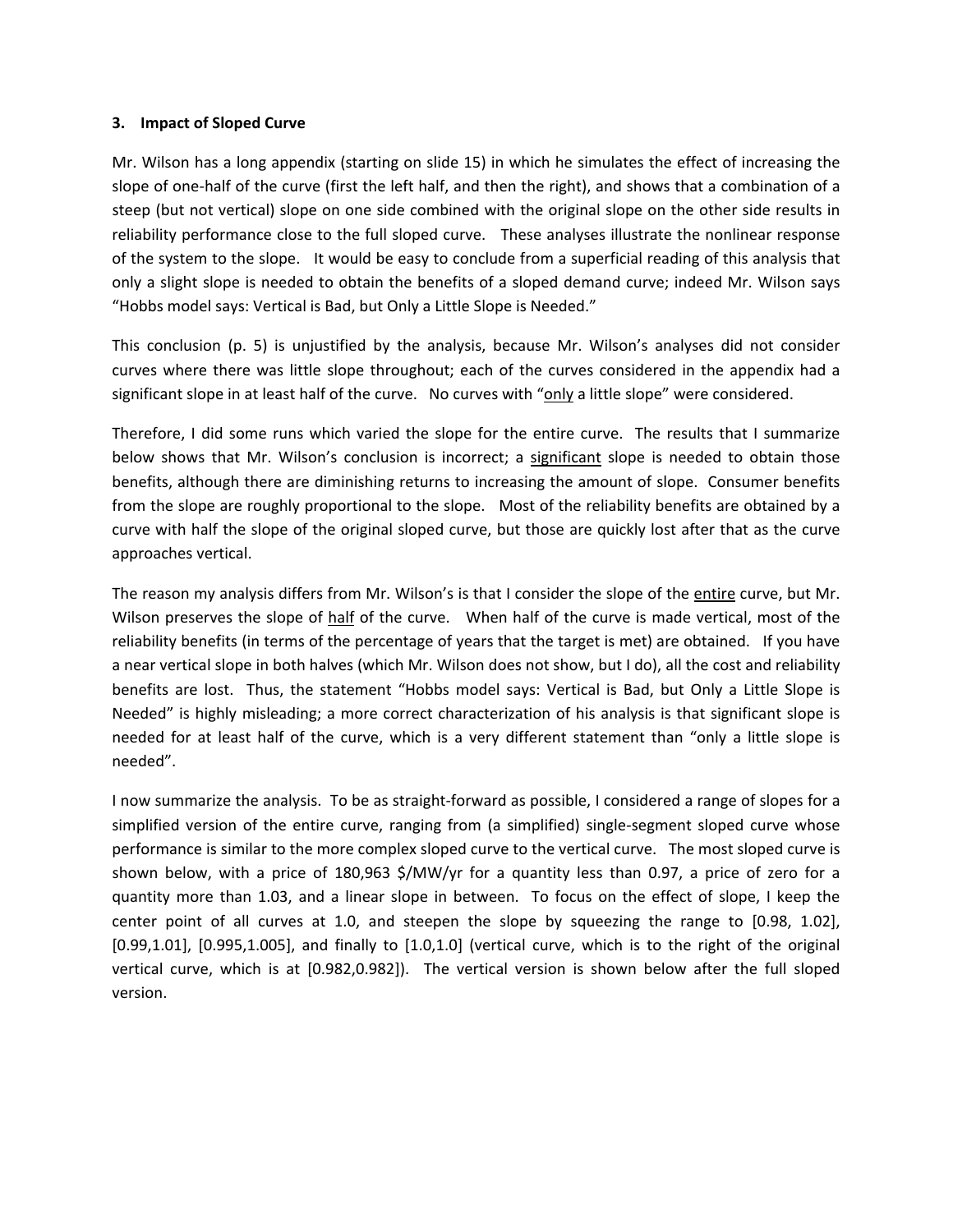

The numerical results are shown in the table on the next page. This shows that most of the benefits of the vertical curve are obtained at [.98,1.02] (which can be viewed as a weighted combination of the two curves, 2/3 weight on the full sloped curve and 1/3 on the vertical curve). However, the benefits deteriorate rapidly after that. At a 1/3 weight [0.99,1.01], the consumer costs are 147.9K \$/peak MW/yr (compared to 141.2K for the full sloped curve and 150.6K for the vertical curve), the % of years that IRM is met is 85.8% (cf., 98.5% for sloped and 66.5% for vertical), although the average reserve margin is comparable to the sloped curve (but its standard deviation is over three times as large). At [0.995,1.005] (a weight of 1/6 on the sloped curve), the performance is similar to the vertical curve.

Thus, it would be mistaken to conclude, as Mr. Wilson does, that "Hobbs model says 'Only a Little Slope is Needed'" (slide 13).